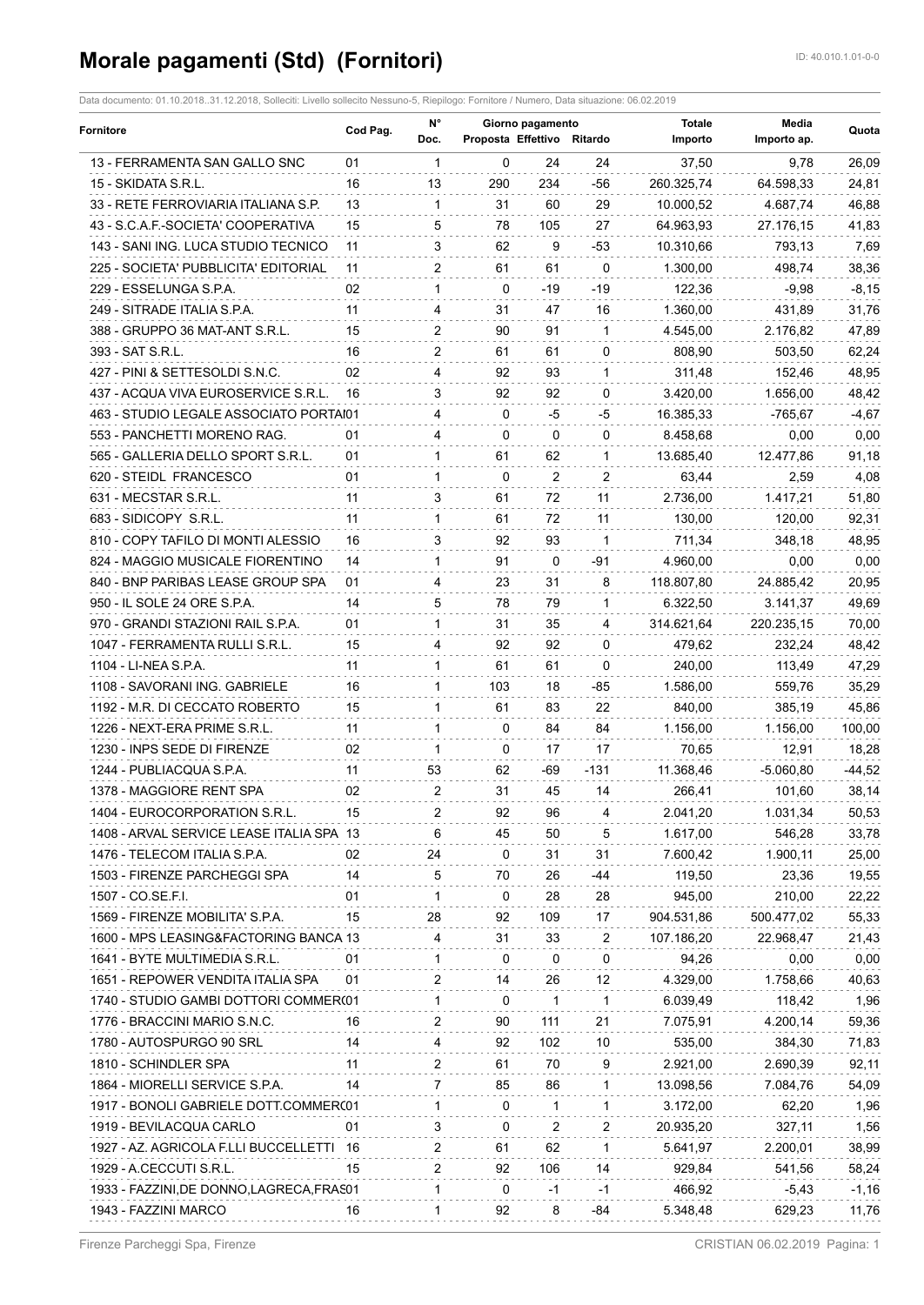## **Morale pagamenti (Std) (Fornitori)** ID: 40.010.1.01-0-0

| Fornitore                                        | Cod Pag. | N°                   | Giorno pagamento<br>Proposta Effettivo Ritardo |              |                         | <b>Totale</b> | Media       | Quota    |
|--------------------------------------------------|----------|----------------------|------------------------------------------------|--------------|-------------------------|---------------|-------------|----------|
|                                                  |          | Doc.                 |                                                |              |                         | Importo       | Importo ap. |          |
| 1945 - STUDIO GIURI AVVOCATI                     | 01       | $\mathbf{1}$         | $\Omega$                                       | $\mathbf{1}$ | $\overline{1}$          | 5.075,20      | 103,58      | 2,04     |
| 1949 - DNV GL BUSSINESS ASSURANCE IT16           |          | 3                    | 92                                             | 112          | 20                      | 2.775,10      | 1.726,73    | 62,22    |
| 1969 - TAGLIETTI ELIO S.R.L.                     | 15       | $\mathbf{2}^{\circ}$ | 61                                             | 63           | $\overline{2}$          | 13.408,38     | 6.548,28    | 48,84    |
| 1996 - CONSORZIO PARCHEGGIO CAREG(01             |          | 3                    | $\Omega$                                       | 1.122        | 1.122                   | 911.914,22    | 459.231,49  | 50,36    |
| 2018 - CARABBA FABRIZIO                          | 01       | $\mathbf{1}$         | $\Omega$                                       | 4            | 4                       | 1.015,04      | 75,19       | 7,41     |
| 2022 - INFOCERT S.P.A.                           | 02       | 3                    | $\Omega$                                       | $-2$         | -2                      | 129,00        | $-2,43$     | $-1,89$  |
| 2030 - ENGINEERING COSTRUZIONI                   | 15       | 1                    | 30                                             | 32           | 2                       | 111.355.75    | 27.623,13   | 24,81    |
| 2035 - BRESCHI STUDIO ASSOCIATO                  | 01       | $\mathbf{1}$         | $\Omega$                                       | 16           | 16                      | 12.438,36     | 2.926,67    | 23,53    |
| 2054 - RCS MEDIAGROUP S.P.A.                     | 14       | 2                    | 71                                             | 84           | 13                      | 1.260,00      | 696,32      | 55,26    |
| 2064 - MEC FAS S.N.C.                            | 11       | 2                    | 61                                             | 64           | 3                       | 4.260,00      | 1.693,42    | 39,75    |
| 2072 - TELEPASS S.P.A.                           | 14       | $7^{\circ}$          | 74                                             | 75           | $\mathbf{1}$            | 34.783,80     | 17.868,39   | 51,37    |
| 2073 - AUTOSTRADE TECH S.P.A.                    | 15       | 3                    | 91                                             | 93           | 2                       | 27.177,87     | 19.004,07   | 69,92    |
| 2082 - DELL S.P.A.                               | 11       | $\mathbf{1}$         | 122                                            | 126          | 4                       | 296,00        | 166,50      | 56,25    |
| 92411 - ARUBA S.P.A.                             | 15       | $\mathbf 1$          | 90                                             | $-20$        | $-110$                  | 27,12         | -14,66      | $-54,05$ |
| 92429 - ROLLPROGRESS S.R.L.                      | 16       | $\mathbf{2}^{\circ}$ | 92                                             | 92           | $\mathbf{0}$            | 323,57        | 187,22      | 57,86    |
| 92433 - ENI SPA DIVISIONE GAS & POWER 02         |          | 10                   | $\Omega$                                       | 729          | 729                     | 47.345,34     | 15.789,00   | 33,35    |
| 92440 - CIBREO S.R.L.                            |          | $\mathbf{1}$         | $\Omega$                                       | 13           | 13                      | 480,00        | 81,04       | 16,88    |
| 92451 - FABIO DEL BRAVO S.R.L.                   | 02       | $\mathbf{1}$         | 30                                             | 31           | -1                      | 19,60         | 8.94        | 45,59    |
| 92453 - PROCESS FACTORY S.R.L.                   | 11       | $\mathbf{1}$         | 61                                             | 61           | $\Omega$                | 1.666,67      | 788,12      | 47,29    |
| 92461 - NUOVE SOLUZIONI BC SRL                   | 16       | $\mathbf{1}$         | 91                                             | 92           | $\mathbf{1}$            | 1.380,00      | 984,19      | 71,32    |
| 92462 - JUMBOFFICE S.R.L.                        | 15       | 2                    | 61                                             | 62           | 1                       | 14.875,40     | 5.800,47    | 38,99    |
| 92465 - ANTINFORTUNISTICA                        | 11       | 2                    | 91                                             | 97           | 6                       | 120,50        | 87,23       | 72,39    |
| 92475 - STUDIO CAPECCHI GIANLUCA                 | 15       | $\mathbf 1$          | 90                                             | 30           | -60                     | 8.337,48      | 5.684,65    | 68,18    |
| 92481 - SIENI TECNOLOGIE E SERVIZI               | -11      | 4                    | 92                                             | 93           | $\mathbf{1}$            | 1.623,17      | 794,50      | 48,95    |
| 92483 - STUDIO PARTILORA DE GASPERI 01           |          | $\mathbf{1}$         | $\Omega$                                       | $\Omega$     | $\Omega$                |               |             | 0,00     |
|                                                  |          |                      |                                                |              |                         | 6.039,49      | 0,00        |          |
| 92484 - BIANCHI MAURIZIO                         | 16       | 3                    | 108                                            | 18           | -90                     | 14.210,56     | 2.046,32    | 14,40    |
| 92485 - SBORGI ANTONELLA                         | 01       | $\mathbf 1$          | $\mathbf{0}$                                   | 6            | 6                       | 3.172,00      | 404,94      | 12,77    |
| 92500 - SERVIZI STRADALI FIRENZE S.R.L 15        |          | $\mathbf{1}$         | 92                                             | 92           | $\Omega$                | 185,01        | 89,58       | 48,42    |
| 92509 - SPEEDY S.R.L.                            | 15       | 4                    | 81                                             | 81           | 0                       | 91,20         | 38,88       | 42,63    |
| 92523 - BTV MONDIALPOL S.P.A.                    | 15       | 2                    | 76                                             | 77           | 1                       | 7.391.51      | 2.575,32    | 34,84    |
| 92529 - EDI.COM S.R.L.                           | 11       | $\mathbf{1}$         | 61                                             | 66           | 5                       | 85,00         | 54,47       | 64,08    |
| 92532 - VIVIDO S.R.L.                            | 11       |                      | 61                                             | 61           | $\Omega$                | 600,00        | 230,19      | 38,36    |
| 92538 - WORSP SECURITY GROUP S.R.L. 15           |          |                      | 31                                             | 31           | $\mathbf{0}$            | 187.157,92    | 44.975,93   | 24,03    |
| 92539 - SINISCALCHI MARIO                        | 15       | $\mathbf{1}$         | 92                                             | 26           | -66                     | 1.268,80      | 370,66      | 29,21    |
| 92541 - T.R.T. DI FAINI ANDREA E C.SNC 13        |          | 2                    | 31                                             | 6            | $-25$                   | 364,80        | 24,05       | 6,59     |
| 92546 - POSSENTI IMPIANTI SRL                    | 15       | 2                    | 31                                             | 44           | 13                      | 19.800,00     | 7.848,65    | 39,64    |
| 92548 - STUDIO AMBIENTALE NICCOLINI 15           |          | $\mathbf{1}$         | 90                                             | 30           | -60                     | 1.368,84      | 631,77      | 46,15    |
| 92568 - PREMATEK S.R.L.                          | 15       | $\mathbf{1}$         | 61                                             | 61           | $\overline{\mathbf{0}}$ | 10.584,00     | 4.060,53    | 38,36    |
| 92573 - MATTII FRANCESCO                         | 15       | $\mathbf{1}$         | 92                                             | 14           | -78                     | 5.709,60      | 639,48      | 11,20    |
| 92577 - FILE ONLUS                               | 07       | 1                    | 16                                             | 3            | $-13$                   | 970,00        | 36,84       | 3,80     |
| 92580 - CHITI TOMMASO                            | 15       | $\mathbf{1}$         | 90                                             | 20           | -70                     | 3.425,76      | 1.223,49    | 35,71    |
| 92591 - AUTORINO ROSALINDA                       |          | $\mathbf{1}$         | $\Omega$                                       | 9            | 9                       | 400,00        | 59,02       | 14,75    |
| 92592 - AZIENDA USL TOSCANA CENTRO 13            |          | 2                    | 31                                             | 50           | 19                      | 1.517,20      | 579,08      | 38,17    |
| 92596 - DUFERCO ENERGIA S.P.A.                   | 01       | 9                    | $\overline{7}$                                 | 17           | 10                      | 323.365,70    | 37.911,84   | 11,72    |
| 92614 - FB ENGINEERING                           | 15       | $\mathbf{1}$         | 92                                             | 21           | -71                     | 3.679,52      | 930,96      | 25,30    |
| 92615 - TEKNA EDILIZIA S.R.L.<br>$\overline{11}$ |          | 1                    | 61                                             | 62           | $\overline{1}$          | 18.593,64     | 6.131,95    | 32,98    |
| 92620 - NUCLEO - SPECIAL CONCEPTS SR             |          | 5                    | 92                                             | 106          | 14                      | 1.600,00      | 892,63      | 55,79    |
| 92622 - AXERVE S.P.A.                            |          | $\mathbf{1}$         | $\Omega$                                       | 15           | 15                      | 300,00        | 37,50       | 12,50    |
| 92625 - HRD NET S.R.L.                           | 13       | $\mathbf{1}$         | 61                                             | 72           | 11                      | 580,00        | 535,38      | 92,31    |
| 92626 - S.I.T. SERV. INTEGRATI TOSCANI 11        |          | 9                    | 56                                             | 56           | $\mathbf 0$             | 8.245,00      | 2.903,90    | 35,22    |
| 92630 - ALTFIRE S.R.L.                           | 15       | $\mathbf{1}$         | 30                                             | 30           | $\mathbf 0$             | 700,00        | 214,29      | 30,61    |
|                                                  | 01       | $\mathbf{1}$         | $\Omega$                                       | 3            | 3                       |               |             |          |
| 92634 - DELOITTE FINANCIAL AD. SRL               |          |                      |                                                |              |                         | 6.190,00      | 371,40      | 6,00     |